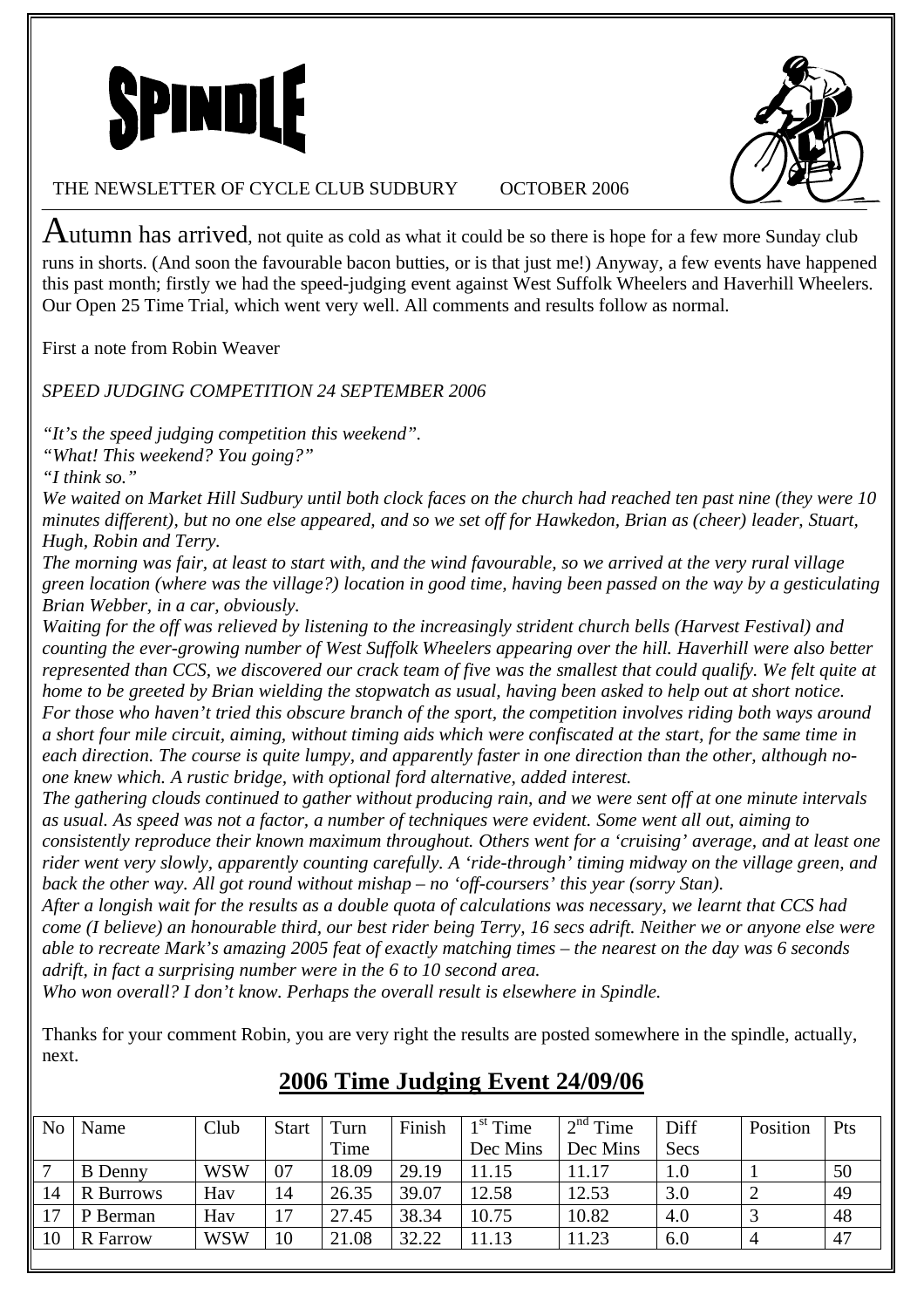



| 15             | S Curley      | <b>WSW</b> | 15 | 26.56 | 39.02 | 11.93 | 12.10 | 10.0  | 5              | 45.5 |
|----------------|---------------|------------|----|-------|-------|-------|-------|-------|----------------|------|
| 22             | J Soame       | <b>WSW</b> | 22 | 33.58 | 46.06 | 11.97 | 12.13 | 10.0  | 5              | 45.5 |
| 21             | J Parr        | Hav        | 21 | 33.09 | 45.04 | 12.15 | 11.92 | 14.0  | $\overline{7}$ | 44   |
| 12             | T Law         | <b>CCS</b> | 12 | 25.28 | 39.11 | 13.47 | 13.72 | 15.0  | 8              | 43   |
| 8              | H Rethman     | <b>CCS</b> | 08 | 19.44 | 31.11 | 11.73 | 11.45 | 17.0  | 9              | 41.5 |
| 9              | <b>B</b> Mann | <b>CCS</b> | 09 | 20.24 | 32.05 | 11.40 | 11.68 | 17.0  | 9              | 41.5 |
| 11             | D Hill        | <b>WSW</b> | 11 | 21.09 | 30.55 | 10.15 | 9.77  | 23.0  | 11             | 40   |
| 6              | R Weaver      | <b>CCS</b> | 06 | 18.23 | 31.13 | 12.38 | 12.83 | 27.0  | 12             | 39   |
| 3              | D Gibson      | Hav        | 03 | 15.26 | 28.26 | 12.43 | 13.00 | 34.0  | 13             | 37.5 |
| 5              | S Hill        | <b>WSW</b> | 05 | 17.37 | 30.48 | 12.62 | 13.18 | 34.0  | 13             | 37.5 |
| $\overline{2}$ | A Grimwood    | <b>WSW</b> | 02 | 16.34 | 31.44 | 14.57 | 15.17 | 36.0  | 15             | 36   |
| 18             | N Colman      | <b>WSW</b> | 18 | 29.29 | 41.49 | 11.48 | 12.33 | 51.0  | 16             | 35   |
| 19             | C Byford      | Hav        | 19 | 31.55 | 45.57 | 12.92 | 14.03 | 67.0  | 17             | 34   |
| 13             | D Young       | <b>WSW</b> | 13 | 25.05 | 38.20 | 12.08 | 13.25 | 70.0  | 18             | 33   |
| $\overline{4}$ | S Kirk        | <b>CCS</b> | 04 | 15.59 | 29.15 | 11.98 | 13.27 | 77.0  | 19             | 32   |
| $\mathbf{1}$   | P Grainge     | Hav        | 01 | 15.07 | 30.34 | 14.12 | 15.45 | 80.0  | 20             | 31   |
| 23             | P Murray      | Hav        | 23 | 36.03 | 50.28 | 13.05 | 14.42 | 82.0  | 21             | 30   |
| 20             | J Colman      | <b>WSW</b> | 20 | 33.23 | 52.43 | 13.38 | 19.33 | 357.0 | 22             | 29   |
|                | Other rider   | Lakes      |    |       |       |       |       |       |                |      |
| 16             | S Thomson     | <b>RC</b>  | 16 | 27.16 | 38.42 | 11.27 | 11.43 | 10.0  | 5              |      |

#### **Results**

**SCRATCH.** 

| Points this event    | $WSW = 228$ | $Hav = 212.5$      | $CCS = 197$ |
|----------------------|-------------|--------------------|-------------|
| Points Time Trial    | $WSW = 233$ | $\text{Hav} = 110$ | $CCS = 214$ |
| <b>Running Total</b> | $WSW = 461$ | $Hav = 322.5$      | $CCS = 411$ |

You will see from the above results that there were 23 riders in total, made up of 10 West Suffolk Wheelers, 7 Haverhill Wheelers, 5 Cycle Club Sudbury and 1 from Lakes Road Club. In first place was WSW with 228 points, in second was Hav W with 212.5 points and the CCS with 197 points. Full credit to all riders that took part although some were disappointed with their times, I think that they all done very well, but I thought that CCS could have had more riders taking part, so where were you?

Note; official timekeepers, Nigel Grainge from Hav W and Brian Webber from CCS.

Thank you Brian for the results.

## CC SUDBURY

Open 25 mile Time Trial – Sunday15th October 2006.

#### **Course B25/49a**

Promoted for and on behalf of Cycling Time Trials and under their Rules and Regulations.

### **Result Sheet.**

|                          | oviva i vili          |                       |         |        |
|--------------------------|-----------------------|-----------------------|---------|--------|
| $1^{\rm st}$             | Sam Barker            | <b>API</b> Metrow     | 0.53.30 | £30.00 |
| 2 <sup>nd</sup>          | <b>Brian Phillips</b> | East Grinstead CC     | 0.55.01 | £25.00 |
| $3^{\text{rd}}$          | <b>Barry Charlton</b> | <b>Stone Wheelers</b> | 0.55.29 | £20.00 |
| $\mathbf{1}^{\text{th}}$ | David Staff           | Anglia Velo           | 0.55.35 | £15.00 |
|                          |                       |                       |         |        |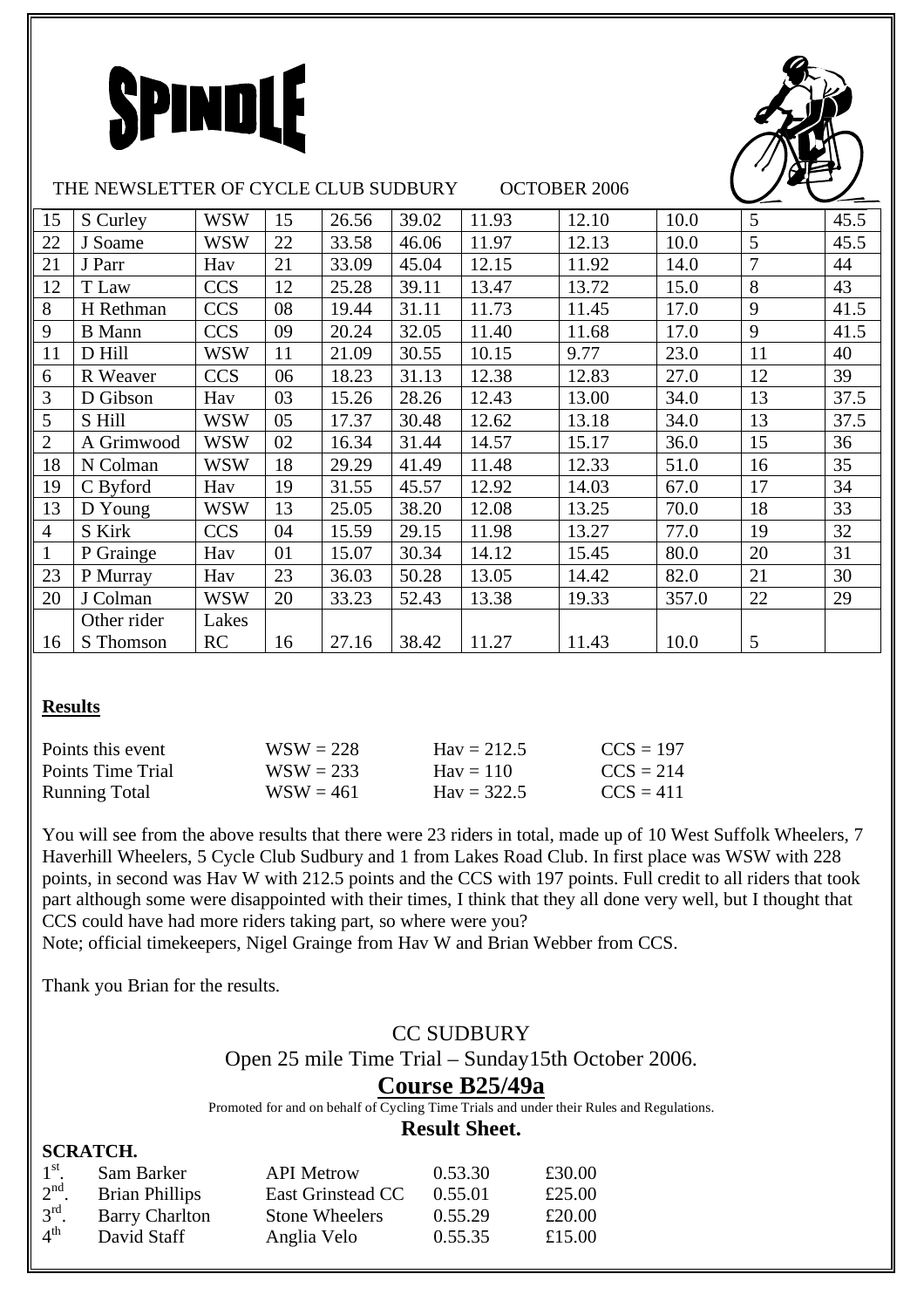



#### **HANDICAP** (Performance against L2)

| $1^{\rm st}$ .    | <b>Gary Matthews</b> | Ipswich Tri Club  | $-3.27$ | £25.00 |
|-------------------|----------------------|-------------------|---------|--------|
| 2 <sup>nd</sup>   | James Rush           | CC Sudbury        | $-3.05$ | £20.00 |
| $3^{\text{rd}}$ . | I. Mackenzie         | Southend Wheelers | $-0.50$ | £15.00 |
| $4^{\text{th}}$   | <b>Guy Stevens</b>   | East Anglian CC   | $-0.47$ | £10.00 |

nb. David Staff actually had the 3<sup>rd</sup> best performance (-1.02) but under the "one prize, one rider" rule takes only his award in the Scratch Event. Tandem Pair: B. Loader/ M. Chapman  $£10.00$ 

### ACKNOWLEDGEMENTS:

A big thank you to all friends and members of CC Sudbury who gave their time to ensure the smooth running of the event: Geoff Morse, Alison Steed, Lucy Jay and Brian Webber for timekeeping; Jessie and Brody for the catering: Alan Wiseman for the result board; Doz Bree, Rob Harman and Brian Mann for putting out all the signs; Adam Chamberlin and Tom Moore for pushing off; Peter Whiteley for constant help at HQ; Pete Wiseman, Mac McDermott, Barry Lee, Roger Rush, Andrew Hoppit, Mark Gentry, Robin Weaver, Stewart Kirk and Colin Byford for marshalling duties; Bob Bush and Brian Mann for help with the organisation of the event.

We were fortunate to have fine weather again this year (although conditions proved tougher than it would have seemed likely from the HQ) and the event appeared to run safely and smoothly. It was satisfying to have so many favourable comments and kind words from competitors. The Kentford turn at the end of the first circuit continues to cause problems for some riders, and unfortunately it was necessary to disqualify two riders for transgressing Local Reg 6 at this point.

It just remains to say many congratulations to the winners in all categories for their excellent performances on the day. This was the final Time Trial at which I shall officiate as Event Secretary, and it seems that the event will now be lost in the future. So may I say a personal thank you to all the competitors I shared good times with down the years. I hope you continue to enjoy your racing ups and downs in the excellent spirit that I have always encountered and, more importantly, that you stay safe.

The Suffolk Free Press report read:

*CC Sudbury held its annual Open 25 mile Time Trial on Sunday morning, with 85 riders on the start-sheet.* 



*Competitors had come from as far away as Rotherham, Sheffield, Stoke on Trent and the South Coast towns for this popular end of season event.* 

*From the comfort of the Kentford HQ conditions looked near perfect, but the wind strengthened throughout the morning and once out on the course riders found it far tougher than expected.* 

*The event was won with a storming 53 min 30 sec ride from Wellingborough's Sam Barker. His time is a good indication of the severity of the conditions that riders encountered: Sam has been regularly in "49" minute form in recent years. Second place went to Brian Phillips from Horringer with an excellent 55.01 performance while Barry Charlton made the long trip down from Stoke worthwhile when taking*